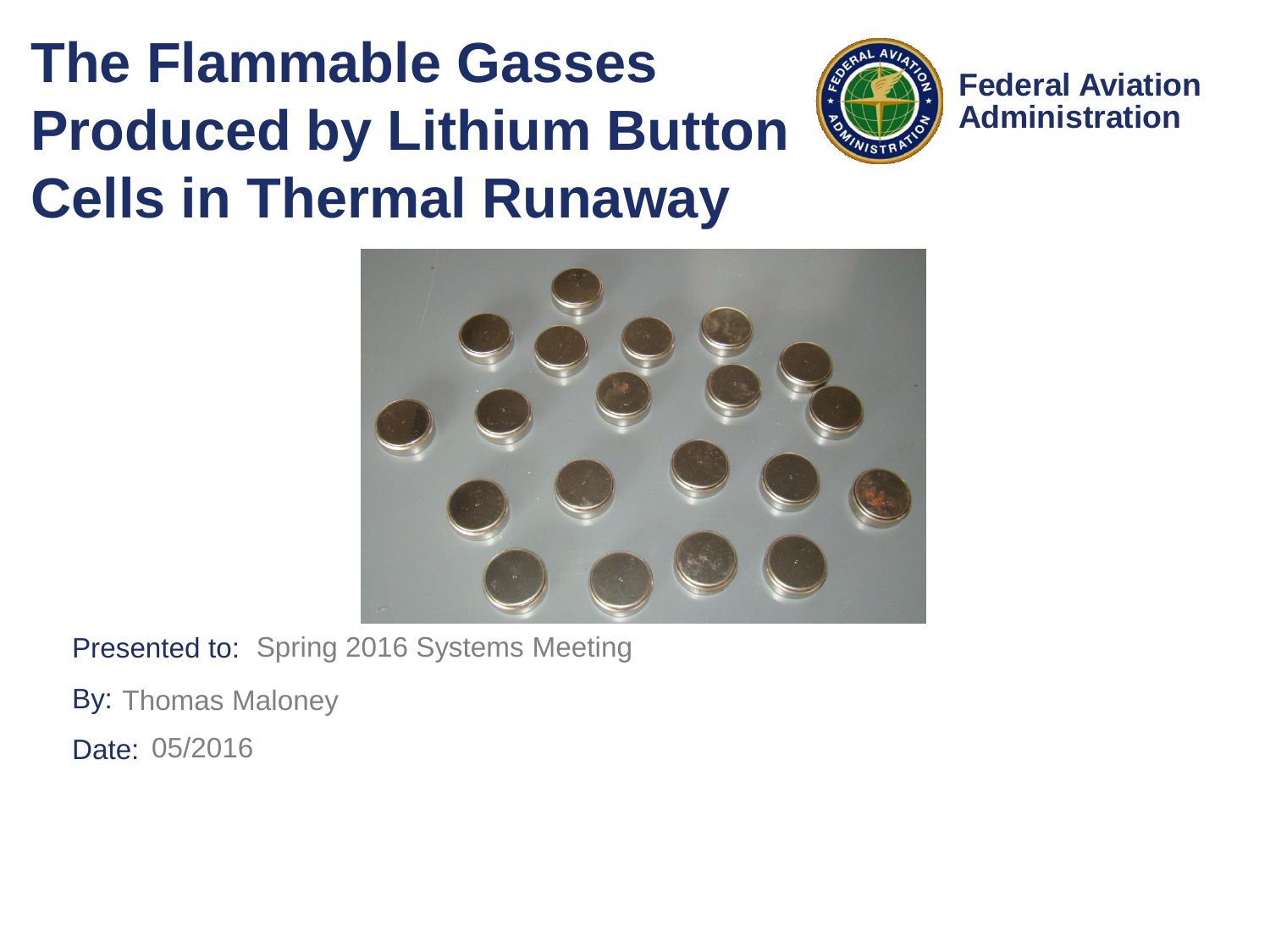### **Introduction**

- **Ongoing tests have been conducted to study the gasses vented by lithium cells and their effect on an aircraft.**
	- Effect of vent gas combustion (with and without halon 1301)
	- Vent gas composition/volume
	- Minimum quantity of cells capable of producing enough gas to compromise aircraft safety.
	- Hazard of gasses from lithium-metal button cells.

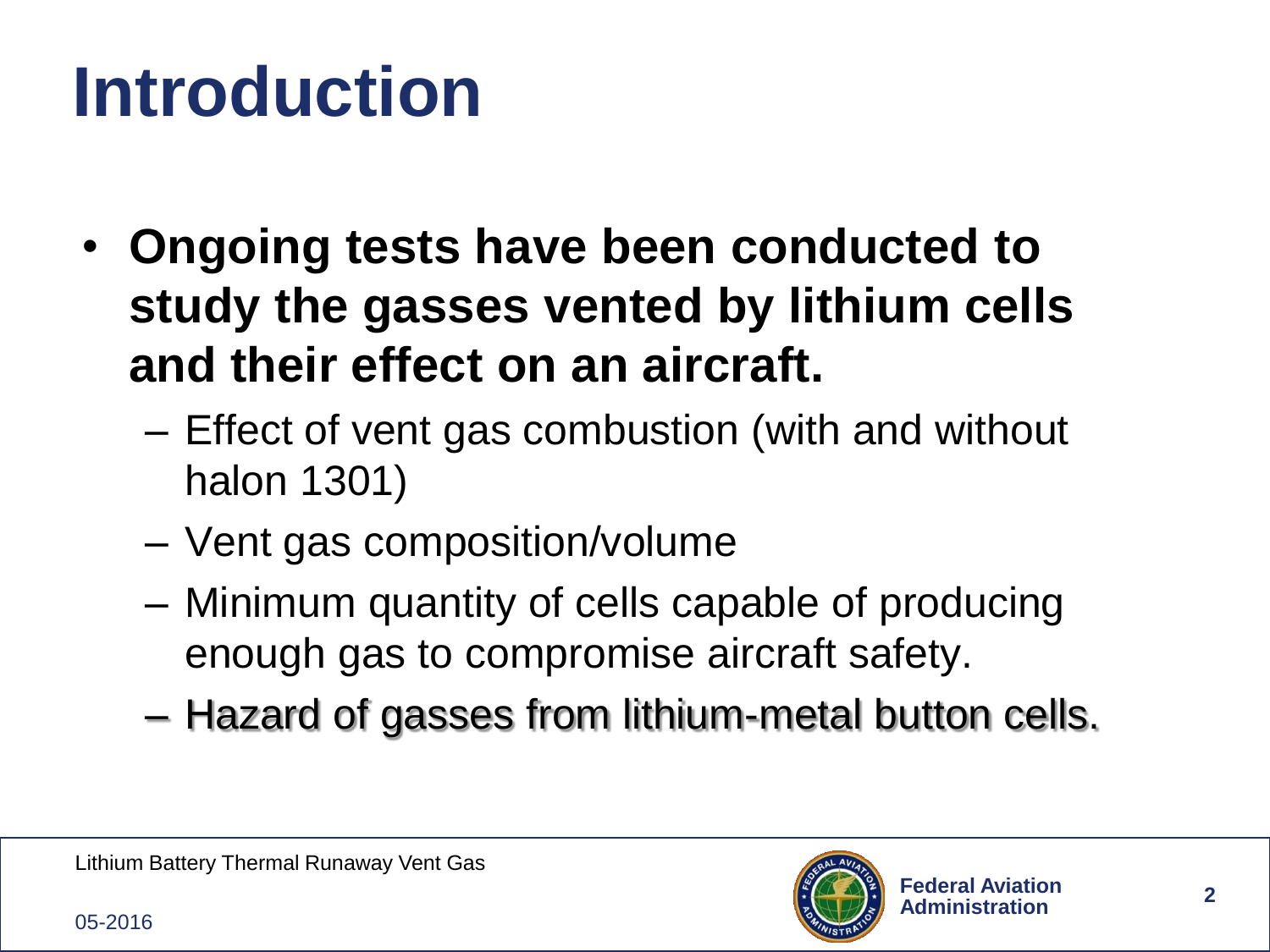### **Li-Metal Button Cell Tests**

- **5 tests were conducted to evaluate the vent gasses of button cells in thermal runway.**
	- Oven Tests (gas analysis)
		- 2032 button cells strapped together
		- 2032 button cells not strapped together
		- 2477 button cells not strapped together
	- Heat Plate Tests (combustion)
		- 2477 button cells on hotplate
		- 2477 button cells on hotplate with enclosure (similar to oven)





Note: 2032: .225mah, 2477: 1000mah

Lithium Battery Thermal Runaway Vent Gas



05-2016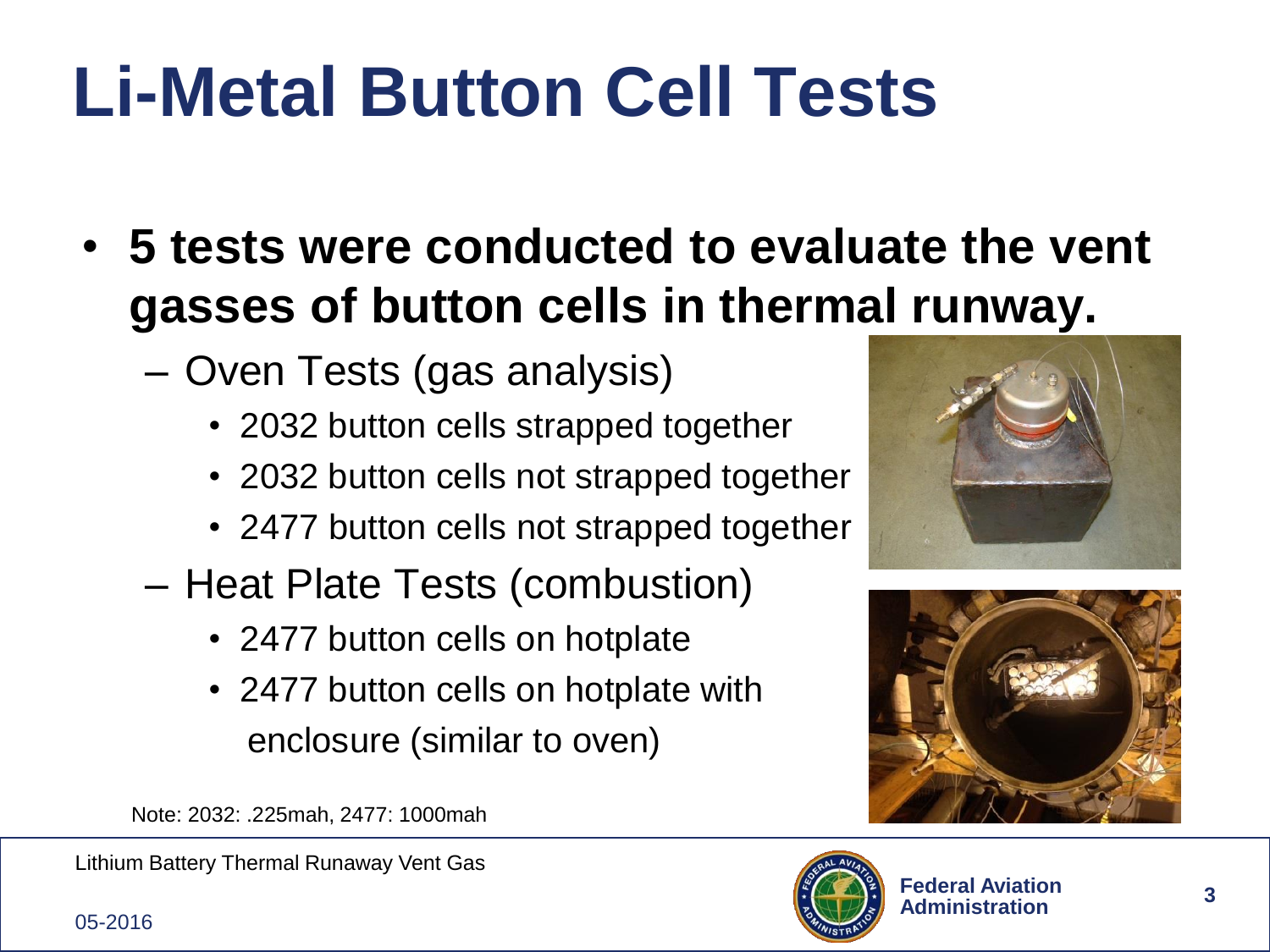# **Procedure (Oven Tests)**

- **Cells were placed into the chamber in two configurations (strapped together and not strapped together)**
- **Chamber was sealed and vacuumed to .1psia**
- **The chamber was filled to 10psia N<sup>2</sup>**
- **The entire chamber was then placed in an oven at about 250°C**
- **After sufficient time (a few hours) the chamber cooled and gas was analyzed.**



Cells Strapped



Chamber





Lithium Battery Thermal Runaway Vent Gas

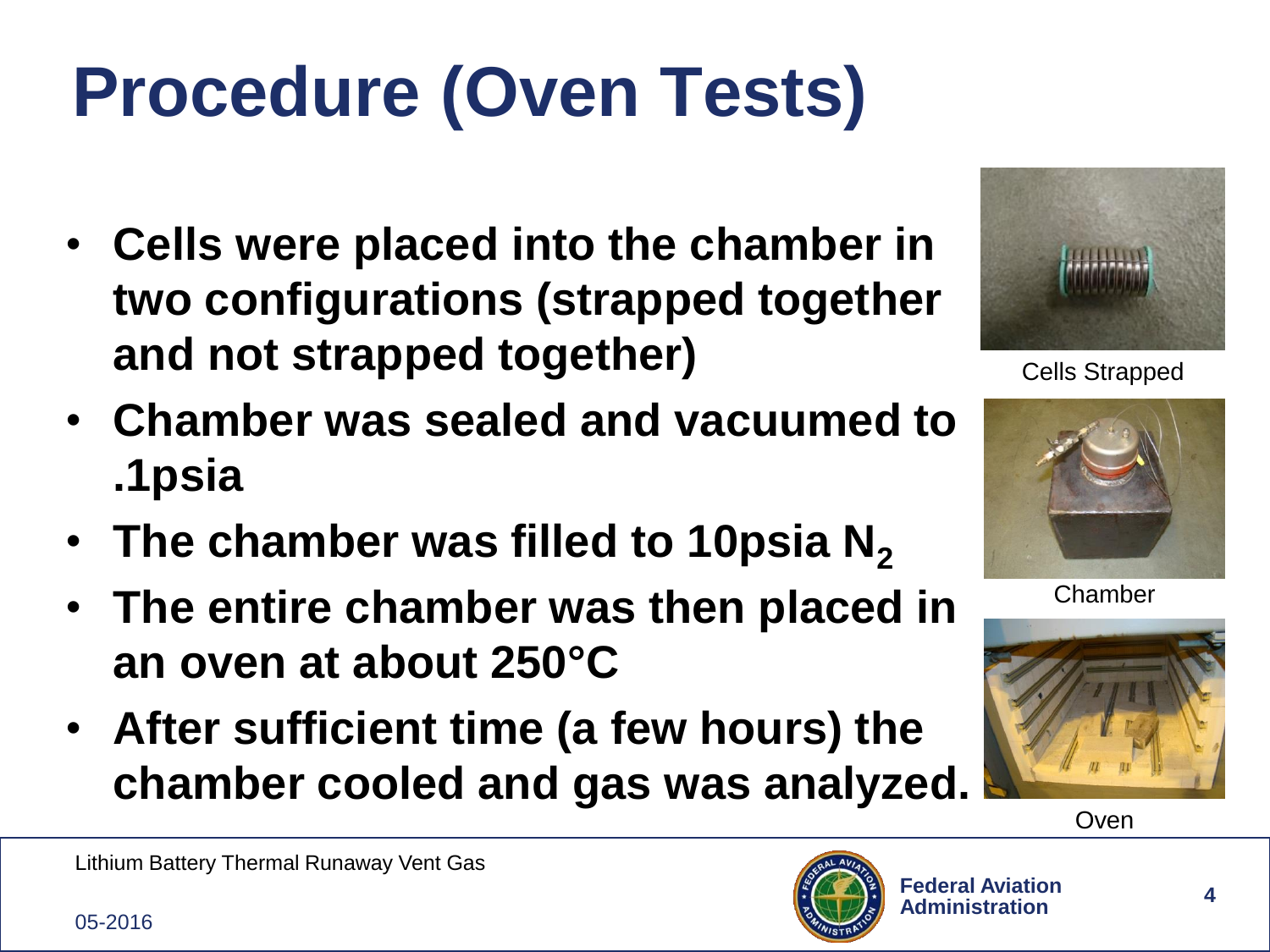#### **Results - oven tests**



- CR2032 strapped together
	- THC: 19.83% H<sub>2</sub>: 18.53% CO: 2.66% CO<sub>2</sub>: 50.88% Volume: .077 liters/cell
- CR2032 not strapped together
	- THC: 13.84% H<sub>2</sub>: 1.99% CO: 4.27% CO<sub>2</sub>: 79.16% Volume: .108 liters/cell
- CR2477 not strapped
	- THC: 6.18% H<sub>2</sub>: 7.67% CO: 2.41% CO<sub>2</sub>: 85.04% Volume: .526 liters/cell

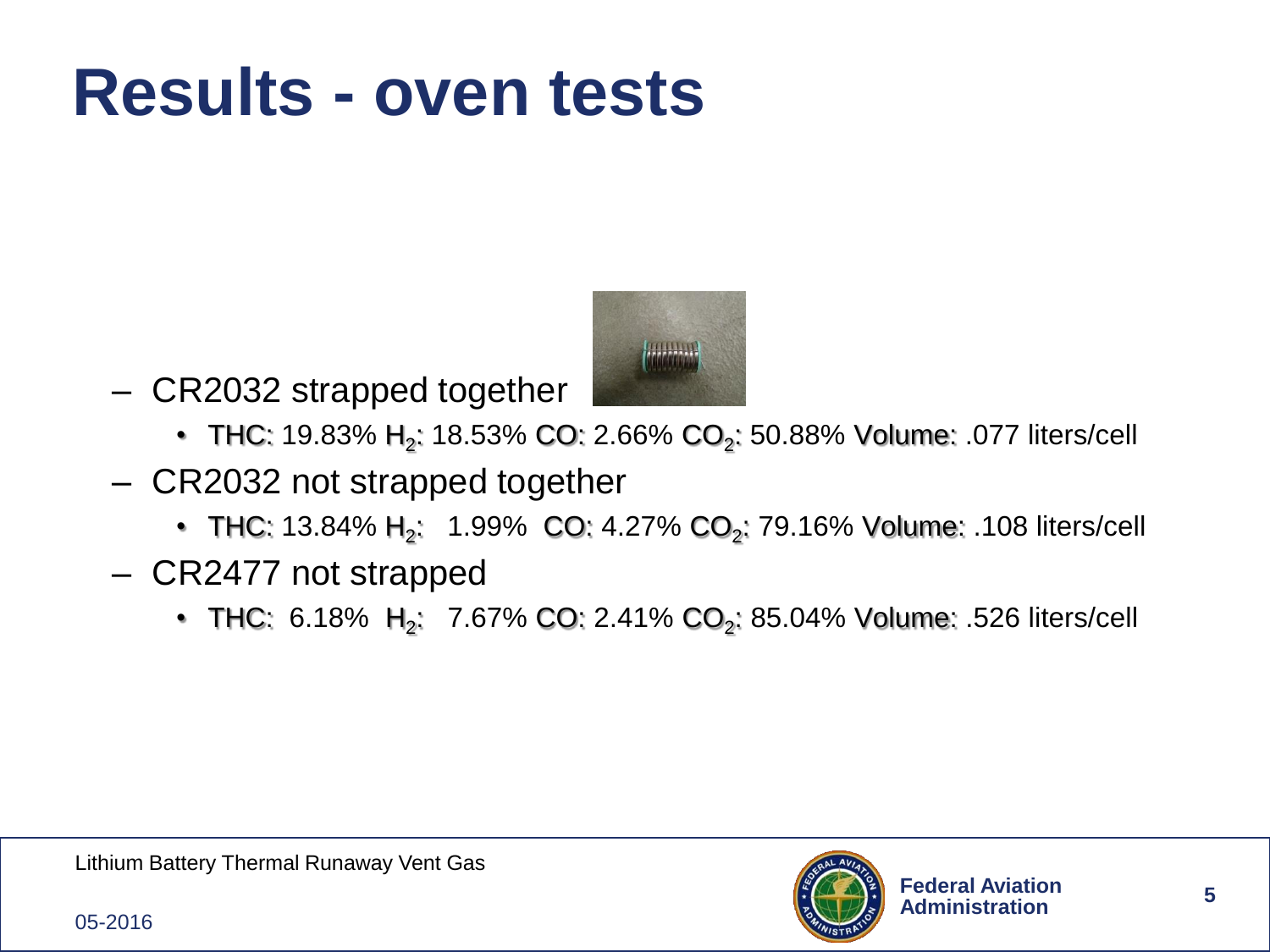## **Procedure (heat plate tests)**

- **Cells were placed on a heat plate in two configurations.**
	- No enclosure around heat plate.





– Enclosure around heat plate.

Lithium Battery Thermal Runaway Vent Gas



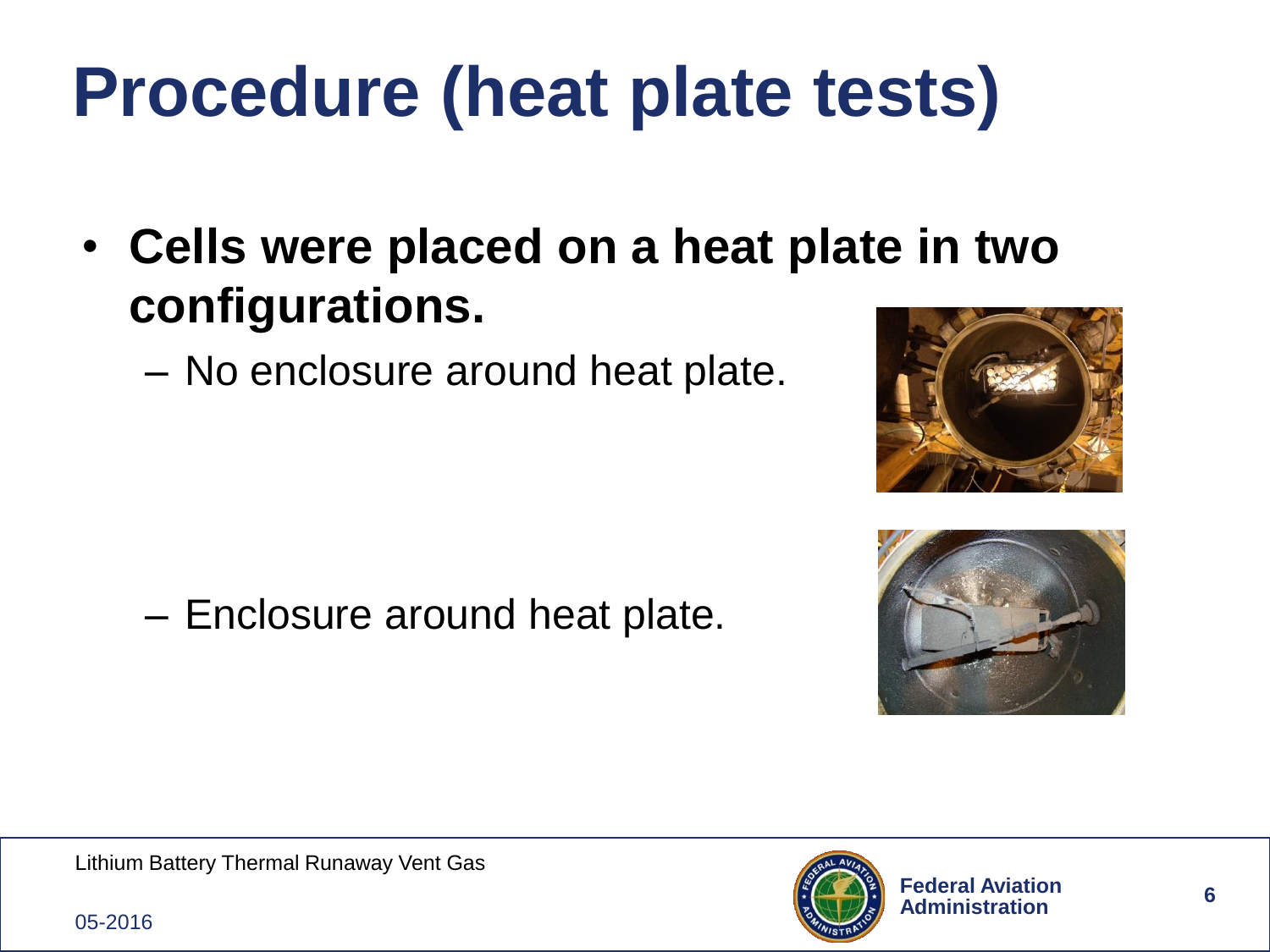### **Results - heat plate tests**

- 26 CR2477 Without enclosure around hotplate
	- .115 liters/cell
	- 10.2% battery gas  $\rightarrow$  no combustion
- 45 CR2477 With enclosure around hotplate
	- .916 liters/cell
	- 25% battery gas  $\rightarrow$  combustion maximized the pressure transducer at 41psia.

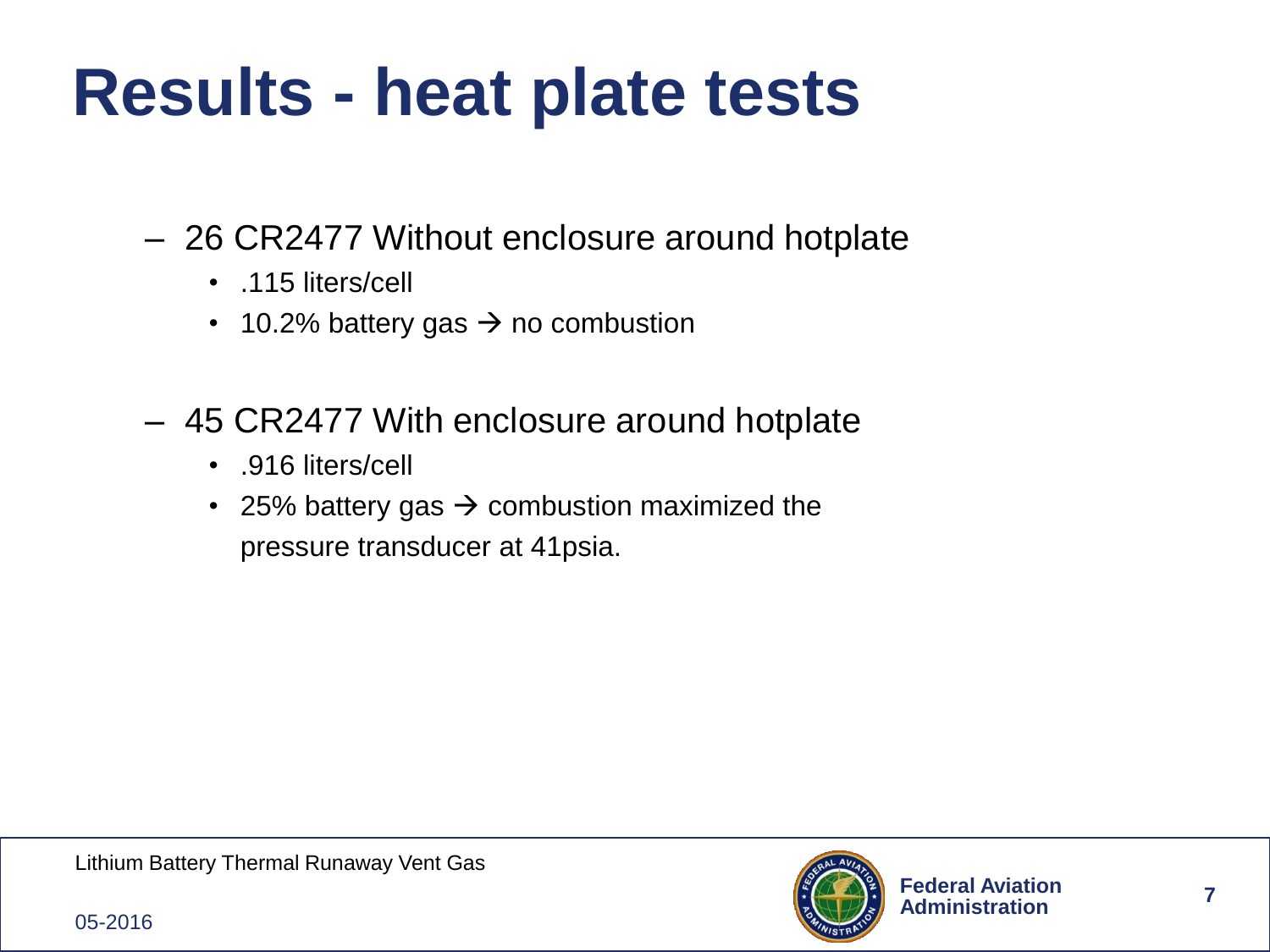### **Additional Test**

- **2477 button cell test conducted at .16 psia on hotplate yielded .03 liters/cell**
	- $-\rightarrow$  Cell popped open much sooner because of lower ambient pressure preventing significant reaction.



Fresh Cell Cathode Lithium Anode **Cathode** 

Lithium Battery Thermal Runaway Vent Gas



05-2016